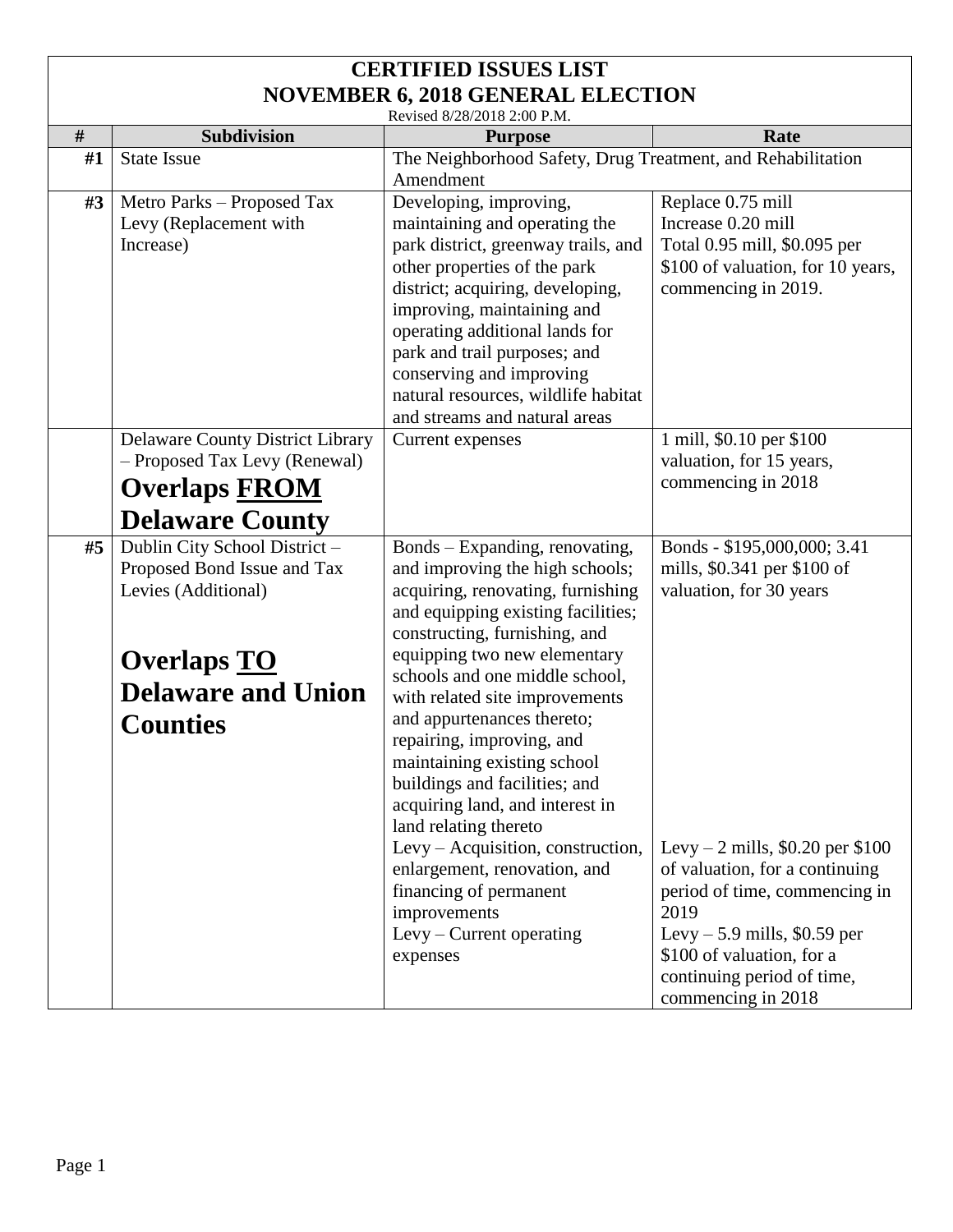#### **CERTIFIED ISSUES LIST NOVEMBER 6, 2018 GENERAL ELECTION**  Revised 8/28/2018 2:00 P.M.

|    | $NCVISUQ 0/20/2010 2.001$ .    |                                    |                                   |  |  |
|----|--------------------------------|------------------------------------|-----------------------------------|--|--|
| #  | <b>Subdivision</b>             | <b>Purpose</b>                     | Rate                              |  |  |
| #6 | Grandview Heights City School  | <b>Bonds</b> – Constructing school | Bonds - \$55,250,000; 7.51        |  |  |
|    | District – Proposed Bond Issue | facilities; renovating, repairing, | mills, \$0.751 per \$100 of       |  |  |
|    | and Tax Levy (Additional)      | improving, and constructing        | valuation, for 38 years           |  |  |
|    |                                | additions to existing school       |                                   |  |  |
|    |                                | facilities, including safety and   | Levy - 1 mill, \$0.10 per \$100   |  |  |
|    |                                | security improvements;             | valuation, continuing period of   |  |  |
|    |                                | furnishing and equipping the       | time, commencing in 2018          |  |  |
|    |                                | same; and improving the sites      |                                   |  |  |
|    |                                | thereof                            |                                   |  |  |
|    |                                | $L$ evy – Current operating        |                                   |  |  |
|    |                                | expenses                           |                                   |  |  |
|    | Pickerington Public Library -  | Current expenses                   | Renewal of 0.75 mill and          |  |  |
|    | Proposed Tax Levy (Renewal and |                                    | increase 0.5 mill for a total of  |  |  |
|    | Increase)                      |                                    | 1.25 mills, \$0.125 per \$100 of  |  |  |
|    |                                |                                    | valuation, continuing period of   |  |  |
|    | <b>Overlaps FROM</b>           |                                    | time, commencing in 2019          |  |  |
|    | <b>Fairfield County</b>        |                                    |                                   |  |  |
| #7 | South-Western City School      | Constructing, furnishing, and      | \$93,400,000; 1.86 mills, \$0.186 |  |  |
|    | District – Proposed Bond Issue | equipping new school facilities,   | per \$100 of valuation, for 38    |  |  |
|    |                                | buildings, and infrastructure,     | years                             |  |  |
|    | <b>Overlaps TO</b>             | with related site improvements     |                                   |  |  |
|    | <b>Pickaway County</b>         | and appurtenances thereto under    |                                   |  |  |
|    |                                | the Ohio Facilities Construction   |                                   |  |  |

|    | <b>Overlaps TO</b><br><b>Pickaway County</b>                                         | with related site improvements<br>and appurtenances thereto under<br>the Ohio Facilities Construction<br><b>Commission Classroom</b><br>Facilities assistance Program                                                                                                                                                                                                                                                                            |                                                                                                                                                                                                    |
|----|--------------------------------------------------------------------------------------|--------------------------------------------------------------------------------------------------------------------------------------------------------------------------------------------------------------------------------------------------------------------------------------------------------------------------------------------------------------------------------------------------------------------------------------------------|----------------------------------------------------------------------------------------------------------------------------------------------------------------------------------------------------|
| #8 | Whitehall City School District -<br>Proposed Bond Issue and Tax<br>Levy (Additional) | Bonds – Renovating, improving<br>and constructing additions to<br>school facilities, including safety<br>and security improvements,<br>under the Classroom Facilities<br>Assistance Program; furnishing<br>and equipping the same; and<br>improving the sites thereof; and<br>acquiring land and interest in<br>land as necessary<br>Levy – Acquisition, construction,<br>enlargement, renovation, and<br>financing of permanent<br>improvements | Bonds - \$6,590,000; 1.41 mills,<br>\$0.141 per \$100 of valuation,<br>for 31 years<br>Levy – 2 mills, $$0.20$ per $$100$<br>of tax valuation, continuing<br>period of time, commencing in<br>2018 |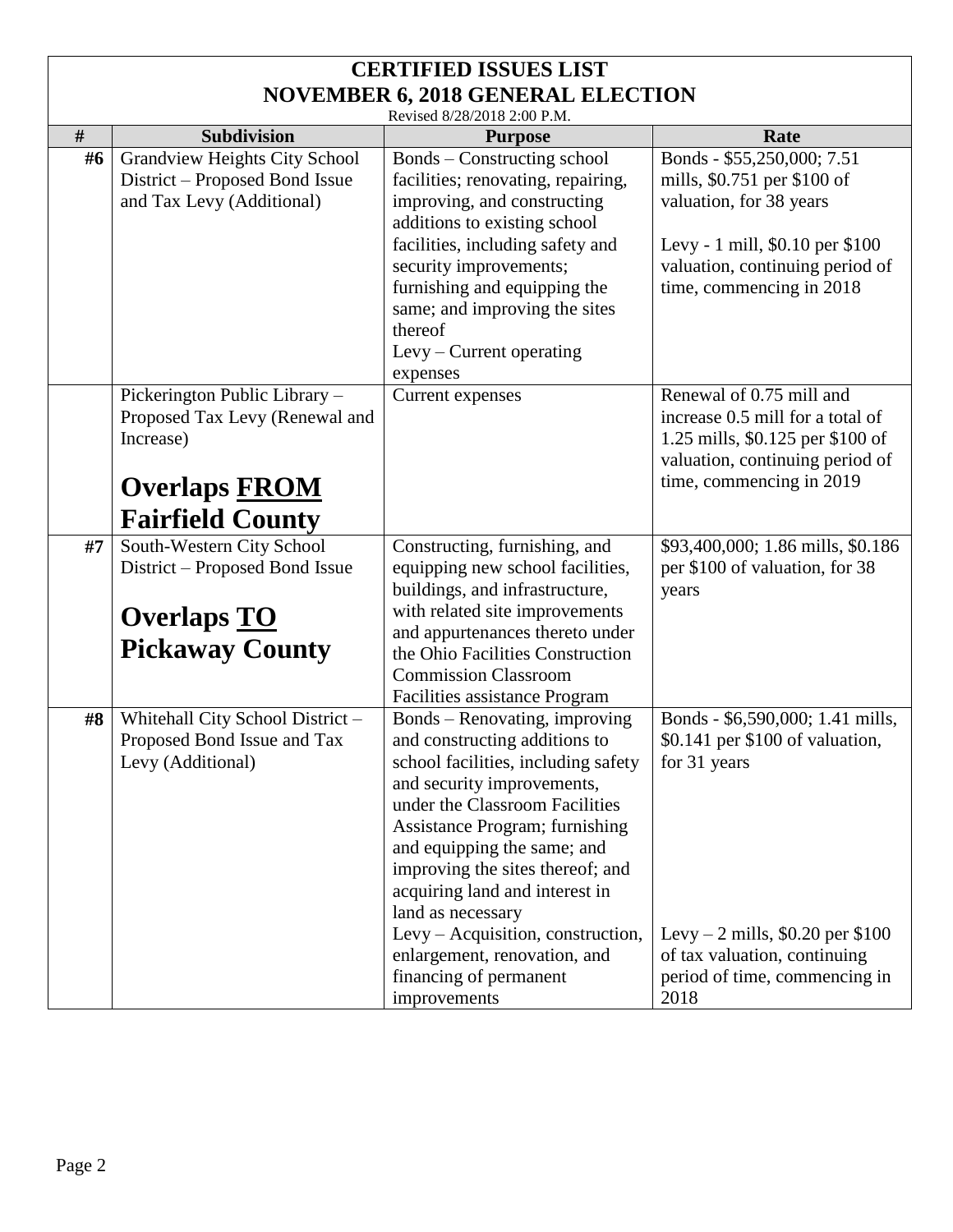| Revised 8/28/2018 2:00 P.M. |  |
|-----------------------------|--|

|                  |                                  | Revised 8/28/2018 2:00 P.M.                               |                                                |  |
|------------------|----------------------------------|-----------------------------------------------------------|------------------------------------------------|--|
| $\#$             | <b>Subdivision</b>               | <b>Purpose</b>                                            | Rate                                           |  |
| #9               | Worthington City School District | Renovating, repairing,                                    | \$89,000,000; 2.58 mills, \$0.258              |  |
|                  | - Proposed Bond Issue            | improving, furnishing, equipping                          | per \$100 of valuation, for 30                 |  |
|                  |                                  | and constructing additions to                             | years                                          |  |
|                  |                                  | various permanent                                         |                                                |  |
|                  |                                  | improvements; purchasing                                  |                                                |  |
|                  |                                  | school buses and related                                  |                                                |  |
|                  |                                  | transportation equipment; site                            |                                                |  |
|                  |                                  | improvements; and acquisition of                          |                                                |  |
|                  |                                  | land and interest in land                                 |                                                |  |
| #10              | Worthington City School District | Current Expenses – The original                           | May increase in three                          |  |
|                  | - Proposed Tax Levy              | tax is first proposed to be levied                        | increments of not more than 2                  |  |
|                  | (Additional)                     | in 2018, the first increment in                           | mills from an original rate of                 |  |
|                  |                                  | 2019, the second increment in                             | 2.9 mills (\$0.29 per \$100 of                 |  |
|                  |                                  | 2020 and the third increment in                           | valuation) to a maximum rate of                |  |
|                  |                                  | 2021                                                      | 8.90 mills (\$0.89 per \$100 of                |  |
|                  |                                  |                                                           | valuation), continuing period of               |  |
|                  |                                  |                                                           | time.                                          |  |
| #12              | City of Bexley - Proposed Tax    | Constructing, reconstructing,                             | Replace 2.5 mills                              |  |
|                  | Levy (Replacement with           | resurfacing and repairing streets,                        | Increase 1 mill                                |  |
|                  | Increase)                        | alleys, sidewalks and other                               | Total 3.5 mills, \$0.35 per \$100              |  |
|                  |                                  | similar improvements                                      | of valuation, continuing period                |  |
|                  |                                  |                                                           | of time.                                       |  |
|                  | Canal Winchester-B               |                                                           |                                                |  |
| #14b             |                                  | Sunday Sales (10am – midnight) (Wine/Mixed)<br>Aldi       |                                                |  |
|                  | <b>Local Option</b>              |                                                           | 720 W. Waterloo St, Canal Winchester, OH 43110 |  |
|                  | <b>Particular Location</b>       |                                                           |                                                |  |
| #15b             | Canal Winchester-F               | Sunday Sales (10am – midnight) (Wine/Mixed)               |                                                |  |
|                  | <b>Local Option</b>              | <b>BrewDog</b>                                            |                                                |  |
|                  | <b>Particular Location</b>       | 96 & 100 Gender Rd, Canal Winchester, OH 43110            |                                                |  |
| #17A             | Columbus 7-B                     | Weekday Sales (Beer, Wine/Mixed)                          |                                                |  |
|                  | <b>Local Option</b>              | <b>Poindexter Market</b>                                  |                                                |  |
|                  | Particular Location              | 1228-30 E Long St, Columbus, OH 43203                     |                                                |  |
| #18A             | Columbus 7-D                     | Weekday Sales (Beer, Wine/Mixed)                          |                                                |  |
|                  | <b>Local Option</b>              | Long $\& 20th$ Carryout                                   |                                                |  |
|                  | Particular Location              | 1032 E Long St, Columbus, OH 43203                        |                                                |  |
| #19A             | Columbus 19-H                    | Weekday Sales (Beer, Wine/Mixed & Spirituous Liquor)      |                                                |  |
|                  | <b>Local Option</b>              | North Broadway High Professional Building, LLC            |                                                |  |
|                  | Particular Location              | 3400 N High St, 1 <sup>st</sup> Floor, Columbus, OH 43202 |                                                |  |
| #20 <sub>b</sub> | Columbus 19-H                    | Sunday Sales (Wine/Mixed & Spirituous Liquor)             |                                                |  |
|                  | <b>Local Option</b>              | North Broadway High Professional Building, LLC            |                                                |  |
|                  | <b>Particular Location</b>       | 3400 N High St, 1 <sup>st</sup> Floor, Columbus, OH 43202 |                                                |  |
| #21b             | Columbus 36-E                    | Sunday Sales (10am - midnight) (Wine/Mixed)               |                                                |  |
|                  | <b>Local Option</b>              | Home Buys                                                 |                                                |  |
|                  | Particular Location              | 4395 Clime Rd, Columbus, OH 43228                         |                                                |  |
|                  | Columbus 37-A                    | Sunday Sales (11am - midnight)                            |                                                |  |
| #22a             |                                  |                                                           |                                                |  |
|                  | <b>Local Option</b>              |                                                           |                                                |  |
|                  | Portion of a Precinct            |                                                           |                                                |  |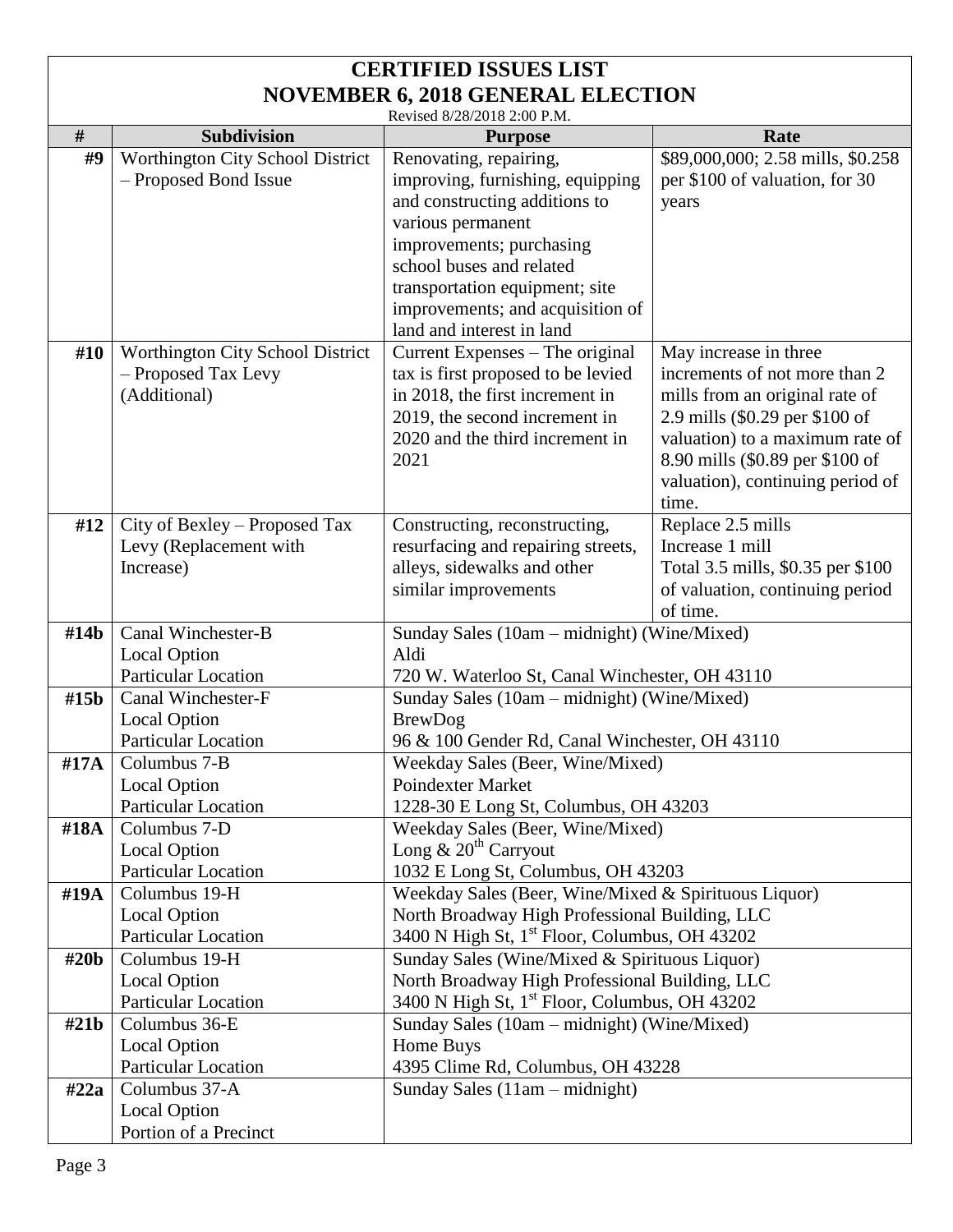|                  | Revised 8/28/2018 2:00 P.M.                                      |                                                                    |                                              |  |  |
|------------------|------------------------------------------------------------------|--------------------------------------------------------------------|----------------------------------------------|--|--|
| #                | <b>Subdivision</b>                                               | <b>Purpose</b>                                                     | Rate                                         |  |  |
| $\text{\#23A}$   | Columbus 55-A                                                    | Weekday Sales (Beer, Wine/Mixed & Spirituous Liquor)               |                                              |  |  |
|                  | <b>Local Option</b>                                              | Trolley Barn, LLC                                                  |                                              |  |  |
|                  | <b>Particular Location</b>                                       | Oak Street and Kelton Ave, Columbus, OH 43205                      |                                              |  |  |
|                  | A - License                                                      |                                                                    |                                              |  |  |
| #23b             | Columbus 55-A                                                    | Sunday Sales (11am-midnight) (Wine/Mixed & Spirituous Liquor)      |                                              |  |  |
|                  | <b>Local Option</b>                                              | Trolley Barn, LLC                                                  |                                              |  |  |
|                  | <b>Particular Location</b>                                       | Oak Street and Kelton Ave, Columbus, OH 43205                      |                                              |  |  |
| $\#24A$          | Columbus 55-A                                                    | Weekday Sales (Beer, Wine/Mixed & Spirituous Liquor)               |                                              |  |  |
|                  | <b>Local Option</b>                                              | Trolley Barn, LLC                                                  |                                              |  |  |
|                  | <b>Particular Location</b>                                       | Oak Street and Kelton Ave, Columbus, OH 43205                      |                                              |  |  |
|                  | C and D - License                                                |                                                                    |                                              |  |  |
| #24 <sub>b</sub> | Columbus 55-A                                                    | Sunday Sales (11am-midnight) (Wine/Mixed & Spirituous Liquor)      |                                              |  |  |
|                  | <b>Local Option</b>                                              | Trolley Barn, LLC                                                  |                                              |  |  |
|                  | <b>Particular Location</b>                                       | Oak Street and Kelton Ave, Columbus, OH 43205                      |                                              |  |  |
| #25A             | Columbus 55-A                                                    | Weekday Sales (Beer, Wine/Mixed & Spirituous Liquor)               |                                              |  |  |
|                  | <b>Local Option</b>                                              | Trolley Barn, LLC                                                  |                                              |  |  |
|                  | <b>Particular Location</b>                                       | Oak Street and Kelton Ave, Columbus, OH 43205                      |                                              |  |  |
|                  | D - License                                                      |                                                                    |                                              |  |  |
| #25 <sub>b</sub> | Columbus 55-A                                                    | Sunday Sales (11am-midnight) (Wine/Mixed & Spirituous Liquor)      |                                              |  |  |
|                  | <b>Local Option</b>                                              | Trolley Barn, LLC                                                  |                                              |  |  |
|                  | Particular Location                                              | Oak Street and Kelton Ave, Columbus, OH 43205                      |                                              |  |  |
| #26b             | Columbus 83-A                                                    | Sunday Sales (10am – midnight) (Wine/Mixed & Sprituous Liquor)     |                                              |  |  |
|                  | <b>Local Option</b>                                              | <b>Whole Foods</b>                                                 |                                              |  |  |
|                  | Particular Location                                              | 4100 Easton Gateway, Columbus, OH 43219                            |                                              |  |  |
| $\#27A$          | Columbus 85-A                                                    | Weekday Sales (Beer, Wine/Mixed)                                   |                                              |  |  |
|                  | <b>Local Option</b>                                              | N&G Foodmart                                                       |                                              |  |  |
|                  | Particular Location                                              | 3877 Refugee Rd, Columbus, OH 43232                                |                                              |  |  |
| #27 <sub>b</sub> | Columbus 85-A                                                    | Sunday Sales (11am-midnight) (Wine/Mixed)                          |                                              |  |  |
|                  | <b>Local Option</b>                                              | N&G Foodmart                                                       |                                              |  |  |
|                  | <b>Particular Location</b>                                       | 3877 Refugee Rd, Columbus, OH 43232                                |                                              |  |  |
| #28A             | Columbus 86-E                                                    | Weekday Sales (Beer, Wine/Mixed)                                   |                                              |  |  |
|                  | <b>Local Option</b>                                              | Shell                                                              |                                              |  |  |
|                  | <b>Particular Location</b>                                       | 4984-4986 Gender Rd, Columbus, OH 43110                            |                                              |  |  |
| #28b             | Columbus 86-E                                                    | Sunday Sales (11am-midnight) (Wine/Mixed)                          |                                              |  |  |
|                  | <b>Local Option</b>                                              | Shell                                                              |                                              |  |  |
|                  | <b>Particular Location</b>                                       | 4984-4986 Gender Rd, Columbus, OH 43110                            |                                              |  |  |
| #29              | City of Gahanna - Proposed                                       | Three quarters of the revenue<br>from the increase be dedicated to | An additional 1% for a total rate<br>of 2.5% |  |  |
|                  | income tax increase                                              |                                                                    |                                              |  |  |
|                  |                                                                  | capital improvements and the                                       |                                              |  |  |
|                  |                                                                  | remainder to general municipal                                     |                                              |  |  |
| #30              |                                                                  | operations                                                         |                                              |  |  |
|                  | City of Grandview Heights -<br><b>Proposed Charter Amendment</b> | As proposed in ordinance 2018-20                                   |                                              |  |  |
| #31              | City of Grandview Heights -                                      | Ordinance to amend Section 1151.04 to redefine the Green Space     |                                              |  |  |
|                  |                                                                  |                                                                    |                                              |  |  |
|                  | Proposed Ordinance (by petition)                                 | <b>Overlay District</b>                                            |                                              |  |  |